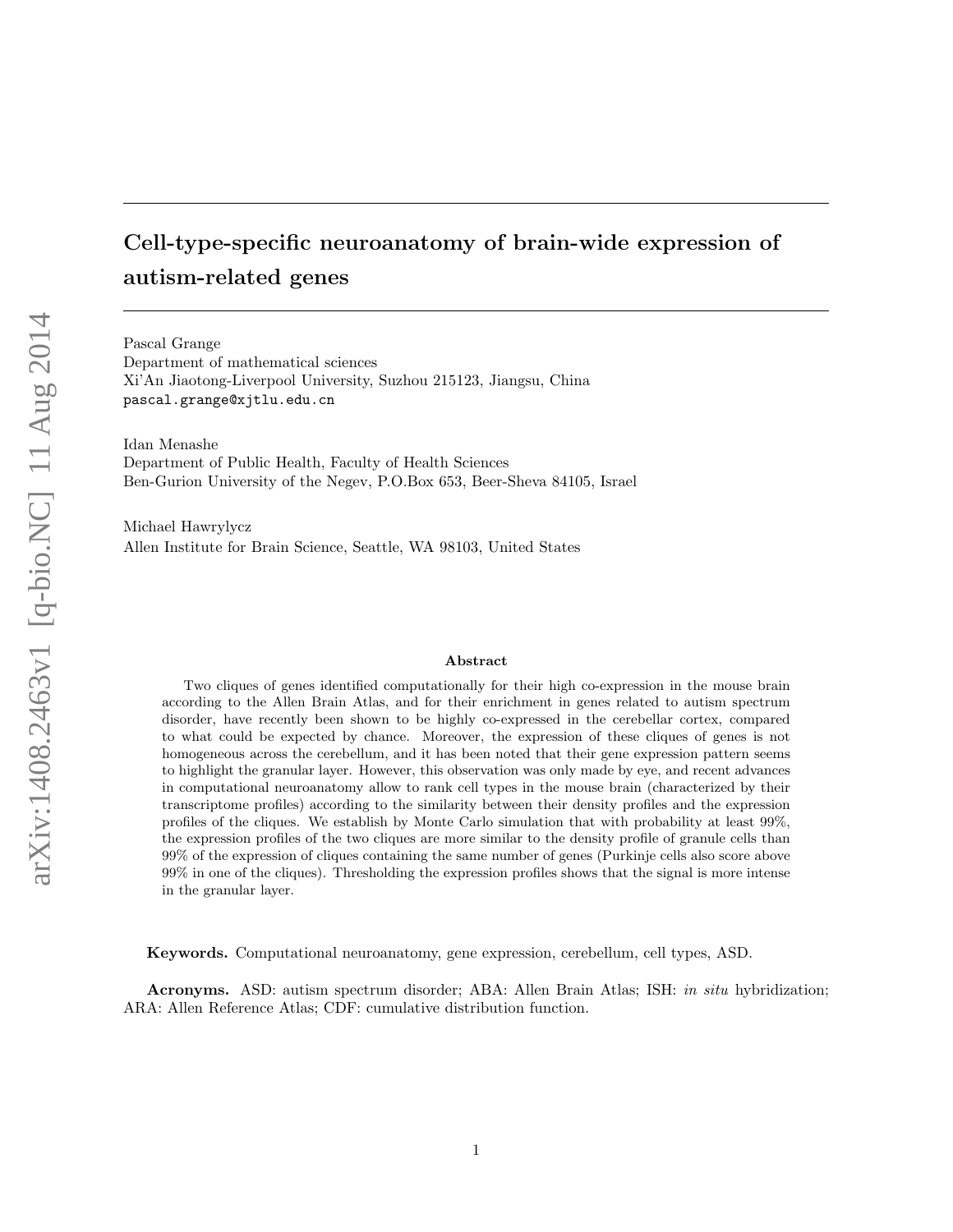### Contents

| 1 Introduction | $\overline{2}$ |
|----------------|----------------|
| 2 Methods      | $\overline{2}$ |
| 3 Results      | 5              |
| 4 Discussion   | 6              |
|                |                |

## <span id="page-1-0"></span>1 Introduction

The neuroanatomical structures underlying autism spectrum disorder (ASD) traits are the subject of intense research efforts, as ASD is one of the most prevalent and highly heritable neurodevelopmental disorders in humans [\[1,](#page-10-0) [2,](#page-10-1) [3,](#page-10-2) [4\]](#page-10-3). A good source of data for such studies is the Allen Brain Atlas (ABA) of the adult mouse  $[5, 6, 7, 8, 9, 10, 11, 12, 13, 14]$  $[5, 6, 7, 8, 9, 10, 11, 12, 13, 14]$  $[5, 6, 7, 8, 9, 10, 11, 12, 13, 14]$  $[5, 6, 7, 8, 9, 10, 11, 12, 13, 14]$  $[5, 6, 7, 8, 9, 10, 11, 12, 13, 14]$  $[5, 6, 7, 8, 9, 10, 11, 12, 13, 14]$  $[5, 6, 7, 8, 9, 10, 11, 12, 13, 14]$  $[5, 6, 7, 8, 9, 10, 11, 12, 13, 14]$  $[5, 6, 7, 8, 9, 10, 11, 12, 13, 14]$  $[5, 6, 7, 8, 9, 10, 11, 12, 13, 14]$ , which consists of thousands of brain-wide in situ hybridization (ISH) gene-expression profiles, co-registered to the Allen Reference Atlas (ARA) [\[15\]](#page-10-14). Recently, we used the ABA to examine the spatial co-expression characteristics of genes associated with autism susceptibility [\[16\]](#page-10-15). We identified two networks of co-expressed genes that are enriched with autism genes and which are significantly overexpressed in the cerebellar cortex.

These results added to the mounting evidence of the involvement of the cerebellum in autism [\[17,](#page-10-16) [18\]](#page-10-17). However, the rich internal structure of cerebellum requires a further investigation of the specific cerebellar regions or cell types associated with ASD.

In our paper [\[16\]](#page-10-15) we indicated that the two cliques of co-expressed autism genes appear to be overexpressed in the granular layer of the cerebellum. However, this observation was based on visual comparison of the expression patterns of the genes in these two cliques to sections of the estimated density patterns of cell types, which at the time were available as preprint from [\[19\]](#page-10-18). This approach by mere visual inspection is far from satisfactory since it does not make use of the full computational power of the ABA [\[20,](#page-10-19) [21,](#page-11-0) [22,](#page-11-1) [23\]](#page-11-2). Moreover, post-mortem studies of brains of autistic patients [\[24\]](#page-11-3) have shown alterations in the Purkinje layer of the cerebellum, rather than in the granule cells.

In the present study we re-examine the two cliques discovered in [\[16\]](#page-10-15) using recent developments of computational neuroanatomy relating cell-type-specificity of gene expression to neuroanatomy based on the ABA. For example, in [\[25,](#page-11-4) [19,](#page-10-18) [26\]](#page-11-5), the region-specificity of 64 cell types (collated from [\[27,](#page-11-6) [28,](#page-11-7) [29,](#page-11-8) [30,](#page-11-9) [31,](#page-11-10) [32,](#page-11-11) [33,](#page-11-12) [34,](#page-11-13) [35\]](#page-11-14)) was estimated using a linear mathematical model, which amounts to decomposing the gene expression in the ABA over a set of measured cell-type-specific transcriptomes (see also [\[36,](#page-11-15) [37\]](#page-11-16) for cell-type-specific analyses of the ABA, and [\[38\]](#page-11-17) for a similar mathematical approach in the context of blood cells). We extend the Monte Carlo methods (developed in [\[16\]](#page-10-15) to estimate the probability of coexpression among a set of genes) to the comparison between the expression of a set of genes and the spatial density profile of a cell type. This allows to estimate not only the probability of the similarity between a gene clique and the granular layer, but also the probabilities of similarity to the spatial distributions of all cell types considered in [\[25\]](#page-11-4).

#### <span id="page-1-1"></span>2 Methods

**Cliques of genes.** We re-examine the brain-wide expression profiles of the two cliques  $C_1$  and  $C_2$  of genes identified in [\[16\]](#page-10-15) based on their exceptional co-expression profiles, which consist of 33 and 6 genes respectively: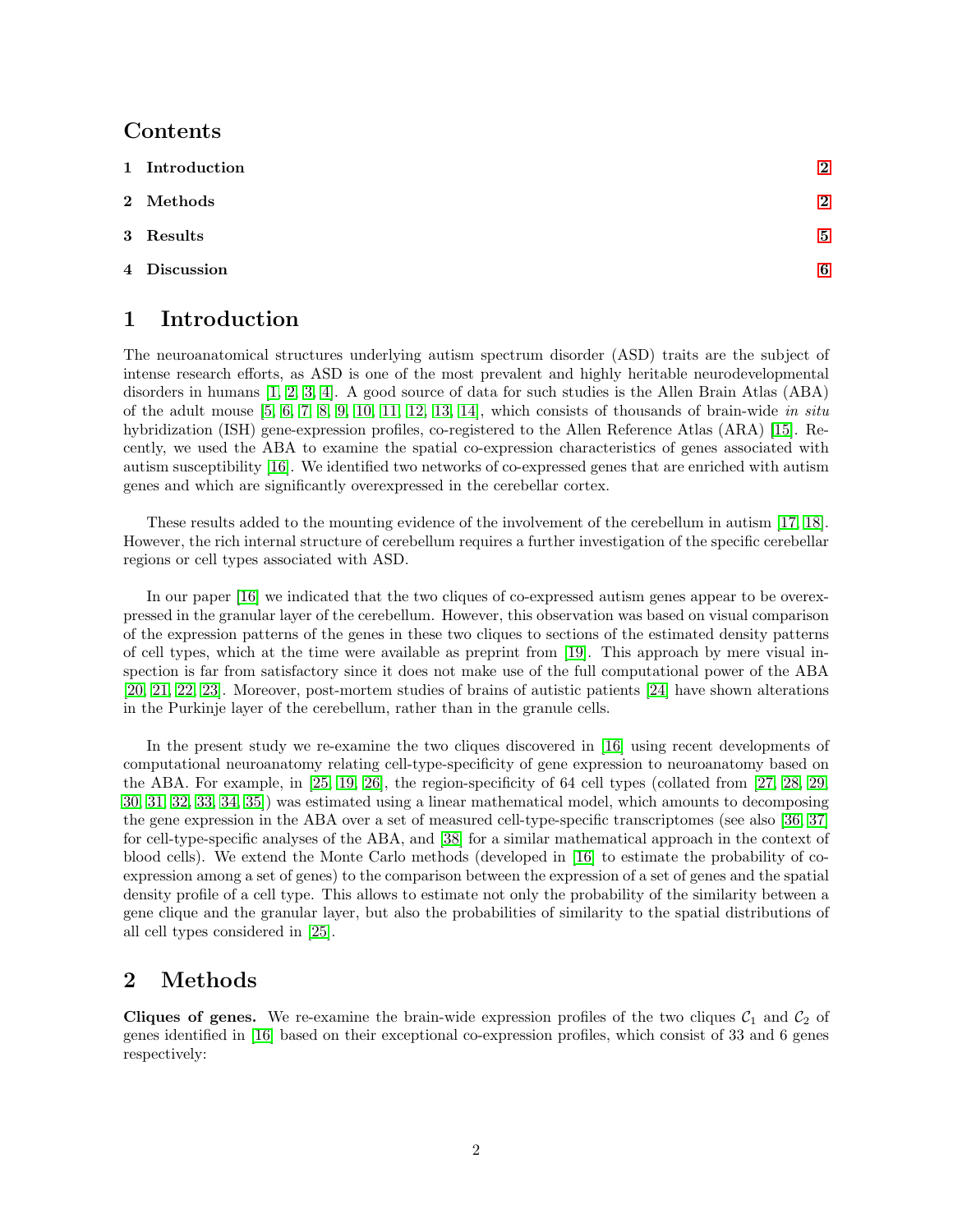$$
C_1 = \{Astn2, Dpp6, Galnt13, Ptchd1, Trim3, Slc12a3, Pltp, Mpp3, Darc, B230317C12Rik, Pla2g7, Syt2, Edg1, Crn1, 0610007P14Rik, Socs5, Atpla1, Chgb, Car4, Pcbp4, Syne1, Camk2d, Slc6a1, C230009H10Rik, LOC434631, Prpf38b, D530033C11Rik, Coro2b, Tmem109, Daam2, Gpr37l1, BC060632, Grm4\},
$$
 (1)

$$
C_2 = \{Rims3, Astn2, B230308C24Rik*, LOC434631, 4933417O08Rik, Car10\}.
$$
 (2)

They both contain genes from the AutRefDB database ([\[39,](#page-12-0) [40\]](#page-12-1)) of ASD-related genes( $Ptchd1$ ,  $Galnt13$ ,  $Dpp6$  and  $Astn2$  for the first clique,  $Astn2$  and  $Rims3$  for the second).

Gene expression energies from the Allen Brain Atlas. The adult mouse brain is partitioned into  $V = 49,742$  cubic voxels of side 200 microns, to which ISH data are registered [\[15,](#page-10-14) [8\]](#page-10-7) for thousands of genes. For computational purposes, these gene-expression data can be arranged into a voxel-by-gene matrix. For a cubic voxel labeled v, the *expression energy* of the gene g is a weighted sum of the greyscale-value intensities evaluated at the pixels intersecting the voxel:

<span id="page-2-0"></span>
$$
E(v, g) = \text{expression energy of gene labeled } g \text{ in voxel labeled } v,\tag{3}
$$

The present analysis is restricted to the coronal atlas, as in [\[21,](#page-11-0) [23,](#page-11-2) [16\]](#page-10-15), for which the entire mouse brain was processed in the ABA pipeline (whereas only the left hemisphere was processed for the sagittal atlas)

Cell-type-specific microarray data and estimated cell-type-specific density profiles . The cell-type-specific microarray reads collated in [\[35\]](#page-11-14) from the studies [\[27,](#page-11-6) [28,](#page-11-7) [29,](#page-11-8) [30,](#page-11-9) [31,](#page-11-10) [32,](#page-11-11) [33,](#page-11-12) [34\]](#page-11-13) (for  $T = 64$  different cell-type-specific samples) are arranged in a type-by-gene matrix denoted by C, such that

$$
C(t,g) = \text{expression of gene labeled } g \text{ in cell type labeled } t,\tag{4}
$$

and the columns are arranged in the same order as in the matrix E of expression energies defined in Eq. [3.](#page-2-0) In [\[25\]](#page-11-4), we proposed a simple linear model for a voxel-based gene-expression atlas in terms of the transcriptome profiles of individual cell types and their spatial densities:

<span id="page-2-1"></span>
$$
E(v,g) = \sum_{t} \rho_t(v)C(t,g) + \text{Residual}(v,g),\tag{5}
$$

where the index t denotes the t-th cell type, with density profile  $\rho_t(v)$  at voxel labeled v. The values of the cell-type-specific density profiles were computed in [\[25\]](#page-11-4) by minimizing the value of the residual term over all the (positive) density profiles, which amounts to solving a quadratic optimization problem at each voxel.

Measure of similarity between gene-expression patterns and cell-type-specific density patterns. The quantitative study of spatial co-expression of genes conducted in [\[16\]](#page-10-15) combines the columns of the matrix of gene-expression energies (Eq. [3\)](#page-2-0) by computing the cosine similarities of all pairs of genes in the cliques  $C_1$  and  $C_2$ . These cosine similarities are then compared to those obtained from random sets of genes containing the same numbers of elements as  $C_1$  and  $C_2$  respectively. This technique can be adapted to compare brain-wide gene-expression profiles to the spatial density of cell types, simply by considering cosine similarities between gene-expression profiles and cell-type-specific density profiles. Given a set  $\mathcal G$  of genes from the coronal ABA (selected either computationally based on their co-expression properties, or based on curation of the biomedical literature, which in the present case means  $\mathcal{G} = \mathcal{C}_1$  or  $\mathcal{G} = \mathcal{C}_2$ , we can compute the sum of their expression profiles:

$$
E^{\mathcal{G}}(v) = \sum_{i=1}^{|\mathcal{G}|} E(v, g_i),
$$
\n(6)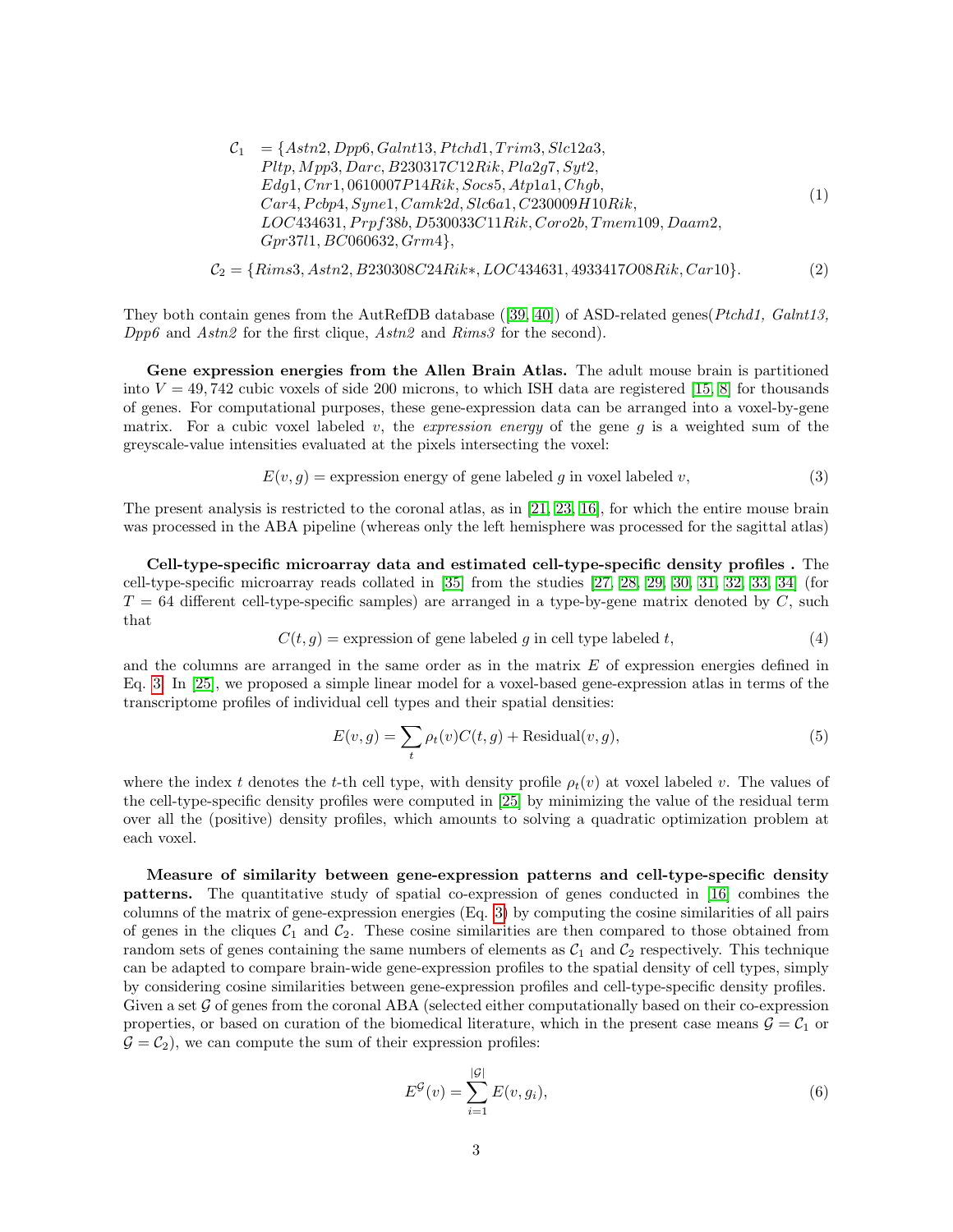where  $g_i$  is the column index in the matrix of expression energies (Eq. [3\)](#page-2-0) corresponding to the *i*-th gene in the set G. The quantity  $E^{\mathcal{G}}$  is an element of  $\mathbf{R}^V_+$ , just as the estimated brain-wide density profile of a cell type. We can therefore estimate the similarity between  $E^{\mathcal{G}}$  and the density of cell type labeled t by computing the cosine similarity

<span id="page-3-3"></span>
$$
\psi(\mathcal{G},t) = \frac{\sum_{v=1}^{V} E^{\mathcal{G}}(v)\rho_t(v)}{\sqrt{\sum_{u=1}^{V} E^{\mathcal{G}}(u)^2} \sqrt{\sum_{w=1}^{V} \rho_t(w)^2}},\tag{7}
$$

which is between 0 and 1 by construction.

Statistical significance of the similarity between expression patterns and density patterns of cell types. Furthermore, for a fixed cell type, we can estimate how exceptional the similarity  $\psi(\mathcal{G}, t)$ is, compared to what would be expected from random sets of  $|\mathcal{G}|$  genes drawn from the coronal ABA. This is a finite problem, but it becomes hugely complex in a regime where  $|\mathcal{G}|$  is relatively large but still small compared to the size of the entire atlas (which is the case for both cliques in the present study). We can take a Monte Carlo approach, draw R random sets of  $|\mathcal{G}|$  genes and simulate the cumulative distribution function (CDF) of the cosine similarity<sup>[1](#page-3-0)</sup> between a random set of  $|\mathcal{G}|$  genes and the density profile of cell-type labeled t (this function depends only on the cell type and on the number of genes  $|\mathcal{G}|$ , we can denote it by  $CDF_{t,|\mathcal{G}|}$ ). If we denote by  $\mathcal{G}_1$ ,  $\mathcal{G}_2,...$   $\mathcal{G}_R$  random subsets of [1.*.G*] (drawn without repetition), we obtain an estimate an estimate of the CDF that reads as:

$$
\text{CDF}_{t,|\mathcal{G}|,R}(x) := \frac{1}{R} \sum_{r=1}^{R} \mathbf{1} \left( \psi(\mathcal{G}_r, t) \ge x \right) \longrightarrow_{R_{\infty}} \text{CDF}_{t,|\mathcal{G}|}(x). \tag{8}
$$

Moreover, the probability of obtaining a similarity to  $\rho_t$  larger than a threshold  $\psi(\mathcal{G}, t)$  is estimated by:

<span id="page-3-1"></span>
$$
\mathcal{P}_R(\mathcal{G}, t) := \text{CDF}_{t, |\mathcal{G}|, R}(\psi(\mathcal{G}, t)) = \frac{1}{R} \sum_{r=1}^R \mathbf{1} \left( \psi(\mathcal{G}_r, t) \ge \psi(\mathcal{G}, t) \right).
$$
\n(9)

The precision of our estimates depends on the value of  $R$ . We can use Hoeffding's inequality to compute a lower bound on the number  $R$  of random draws required to estimate the probability of being within a known error from the true CDF. As we are estimating the probability of having larger cosine similarity than expected by chance by summing  $R$  Bernoulli variables (Eq. [9\)](#page-3-1), Hoeffding's inequality (see [\[41\]](#page-12-2) for instance) states that for any  $\tau$ , the probability of missing the true value of the probability  $\mathcal{P}(\mathcal{G}, t)$ by  $\tau$  is bounded in terms of  $\tau$  and the number of random draws R as follows:

<span id="page-3-2"></span>
$$
P(|\mathcal{P}_R(\mathcal{G}, t) - \mathcal{P}(\mathcal{G}, t)| \ge \tau) \le \exp(-2R\tau^2). \tag{10}
$$

For instance, taking  $\tau = 0.01$  and  $R = 26,500$  leads to a value of 0.01 for the bound on the r.h.s. of the inequality [10,](#page-3-2) so it is enough to draw this number of random sets of genes to obtain an estimator within 1 percent of the true probabilities, with probability at least 99 percent.

Having conducted the simulation of the distribution of cosine similarities for a choice of R based on Hoeffding's inequality, we can rank cell types for a fixed clique  $\mathcal G$  by decreasing values of statistical significance:

<span id="page-3-4"></span>
$$
\mathcal{P}_R(\mathcal{G}, t_{\mathcal{G}}(1)) \ge \mathcal{P}(\mathcal{G}, t_{\mathcal{G}}(2)) \ge \dots \ge \mathcal{P}_R(\mathcal{G}, t_{\mathcal{G}}(T)).
$$
\n
$$
(11)
$$

Similarity between thresholded gene-expression energies and cell-type-specific densities. Given that the expression profiles of the cliques is much less sparse than any of the densities of cell types estimated in [\[25\]](#page-11-4), the genes in the cliques must be expressed in several different cell types, but there are large differences in expression between cortical voxels and cerebellar voxels for instance, and

<span id="page-3-0"></span> $1$ <sup>or</sup> any other measure of similarity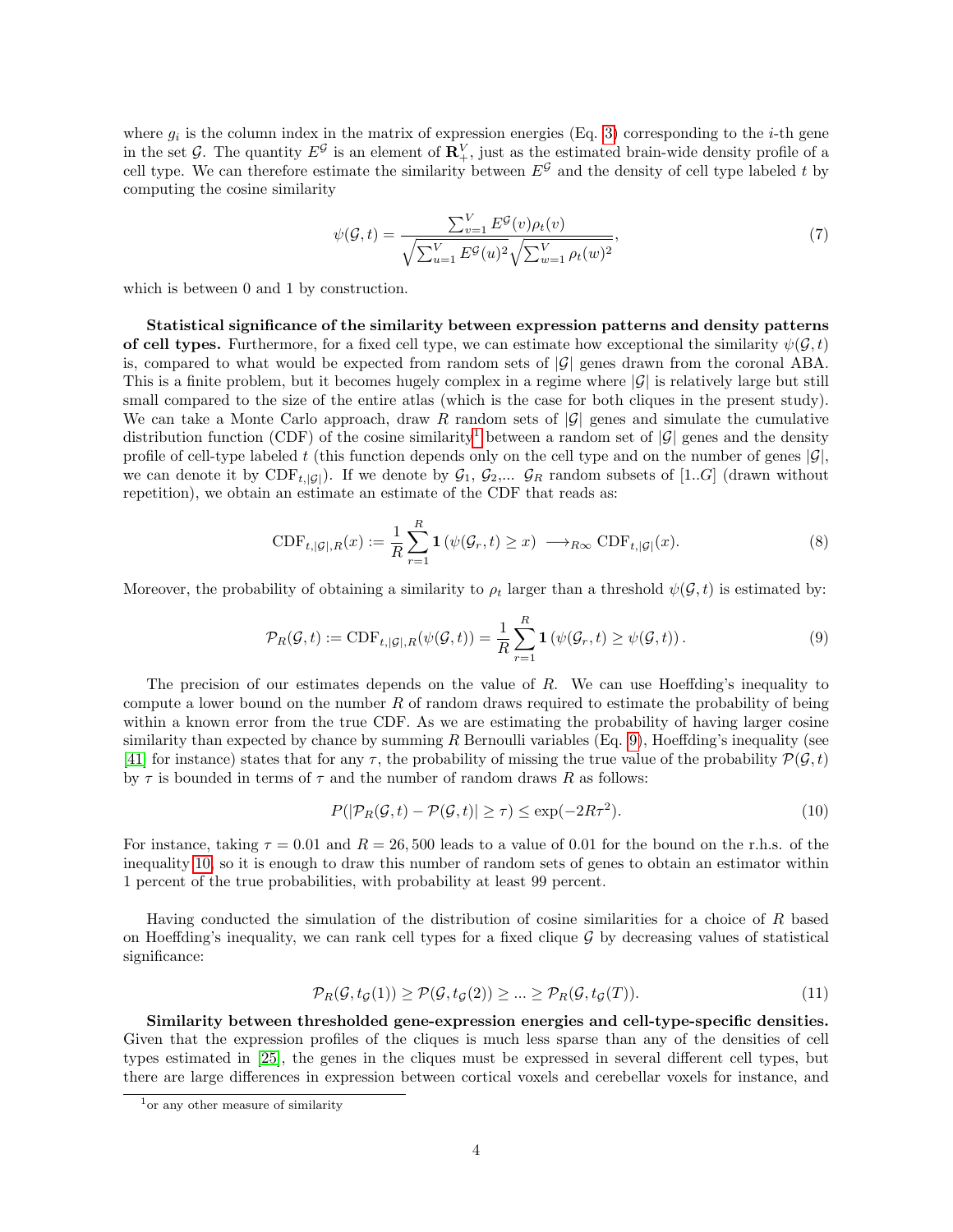also within the cerebellar cortex (see Fig. [1a](#page-6-0),b). We propose to threshold brain-wide expression profile of each clique, and to recompute the cosine similarities with density profiles, in order to discover which neuroanatomical cell-type-specific patterns are highlighted with more intensity. If the profile of a given cell type is highlighted by a given clique, when the threshold grows from zero to low values of the threshold, the cosine similarity is expected to grow, since many voxels with low values of expression energy, that penalize the cosine similarity to the cell type, are put to zero by the threshold. Let us denote by  $\tau$  the value of the threshold. We can compute the thresholded expression energies of the cliques and cosine similarities as follows:

$$
E_{\tau}^{\mathcal{G}}(v) = E^{\mathcal{G}}(v) \mathbf{1} \left( E^{\mathcal{G}}(v) \ge \tau \right), \tag{12}
$$

<span id="page-4-1"></span>
$$
\psi_{\tau}(\mathcal{G}, t) = \frac{\sum_{v=1}^{V} E_{\tau}^{\mathcal{G}}(v)\rho_t(v)}{\sqrt{\sum_{u=1}^{V} E_{\tau}^{\mathcal{G}}(u)^2} \sqrt{\sum_{w=1}^{V} \rho_t(w)^2}},
$$
\n(13)

At very large values of the threshold, expression energies are going to be put to zero everywhere, and the cosine similarities decrease to zero. So the cosine similarity between the expression of the two gene cliques and the cell types they highlight are expected to exhibit peaks when plotted as a function of the threshold. The higher the peak, and the higher the corresponding value of the threshold, the more intensely the cell type is highlighted.

#### <span id="page-4-0"></span>3 Results

We computed the cosine similarities between the expression profiles of the two cliques  $C_1$  and  $C_2$  and the density profiles of the  $T = 64$  cell types estimated in [\[25\]](#page-11-4), using Eq. [7.](#page-3-3) For each cell type, we computed the probabilities  $\mathcal{P}_R(C_1,t)$  and  $\mathcal{P}_R(C_2,t)$  for  $R=27,000$ . Tables [1](#page-5-1) show the cell types for which the cosine similarity is larger than 10%, ordered by decreasing values of statistical significance. For both cliques, granule cells (labeled  $t = 20$ ) and Purkinje cells (labeled  $t = 1$ ), have the highest value of  $P_R$  (more than 99% for both cliques in the case of granule cells). For each of the two cliques, one more cell type has a value of  $P_R$  larger than 80% (mature oligodendrocytes, labeled  $t = 21$ , in the case of  $C_1$ , pyramidal neurons, labeled  $t = 46$ , in the case of  $C_2$ ). The statistical significance (i.e. the value of  $\mathcal{P}_R$ ) drops sharply after the third rank for both cliques. Our computational analysis therefore returns a list of four cell types to which at least one of the two cliques in this study are more similar than at least 80% of the sets of genes of the same cardinality as the cliques.

Figure 1 shows heat maps of the expression profiles of the two cliques and of the density profiles of these four cell types. The expression profiles of both cliques highlight the cerebellum, but they are non-zero in many more voxels than any of the densities of cell types illustrated in Fig. 1c1–c4. These densities are highly concentrated in the cerebellum (indeed the corresponding cell-type-specific samples were extracted from the cerebellum, see [\[30\]](#page-11-9) for Purkinje cells, see [\[33\]](#page-11-12) for granule cells labeled and mature oligodendrocytes), with the exception of the pyramidal neurons (labeled  $t = 46$ ) which are highly localized in the cerebral cortex (the corresponding cell-type-specific samples were extracted from the layer 5 of the cerebral cortex, see [\[27\]](#page-11-6)).

The cell-type-specific sample of granule cells, (labeled  $t = 20$ ) is the only cell type that has a score higher than 99% in both cliques. Figure 2 shows plots of the simulated CDFs of the cosine similarities between the top three cell types by significance and sets of genes of the same size as  $C_1$  (Fig. [2a](#page-7-0)) and  $C_2$ (Fig. [2b](#page-7-0)). One can observe that both granule cells and Purkinje cells sit more comfortably at the top of the distribution than the cell type ranked third by statistical significance, especially for clique  $C_2$ .

We therefore need to vary the contrast in the presentation of the expression patterns, in order to decide in which sense, if any, the density profiles of granule cells and Purkinje cells are highlighted differently by the cliques  $C_1$  and  $C_2$ . We computed the cosine similarities between cell types and thresholded expression profiles of the two cliques, as defined by Eq. [13.](#page-4-1) The values are plotted as a function of the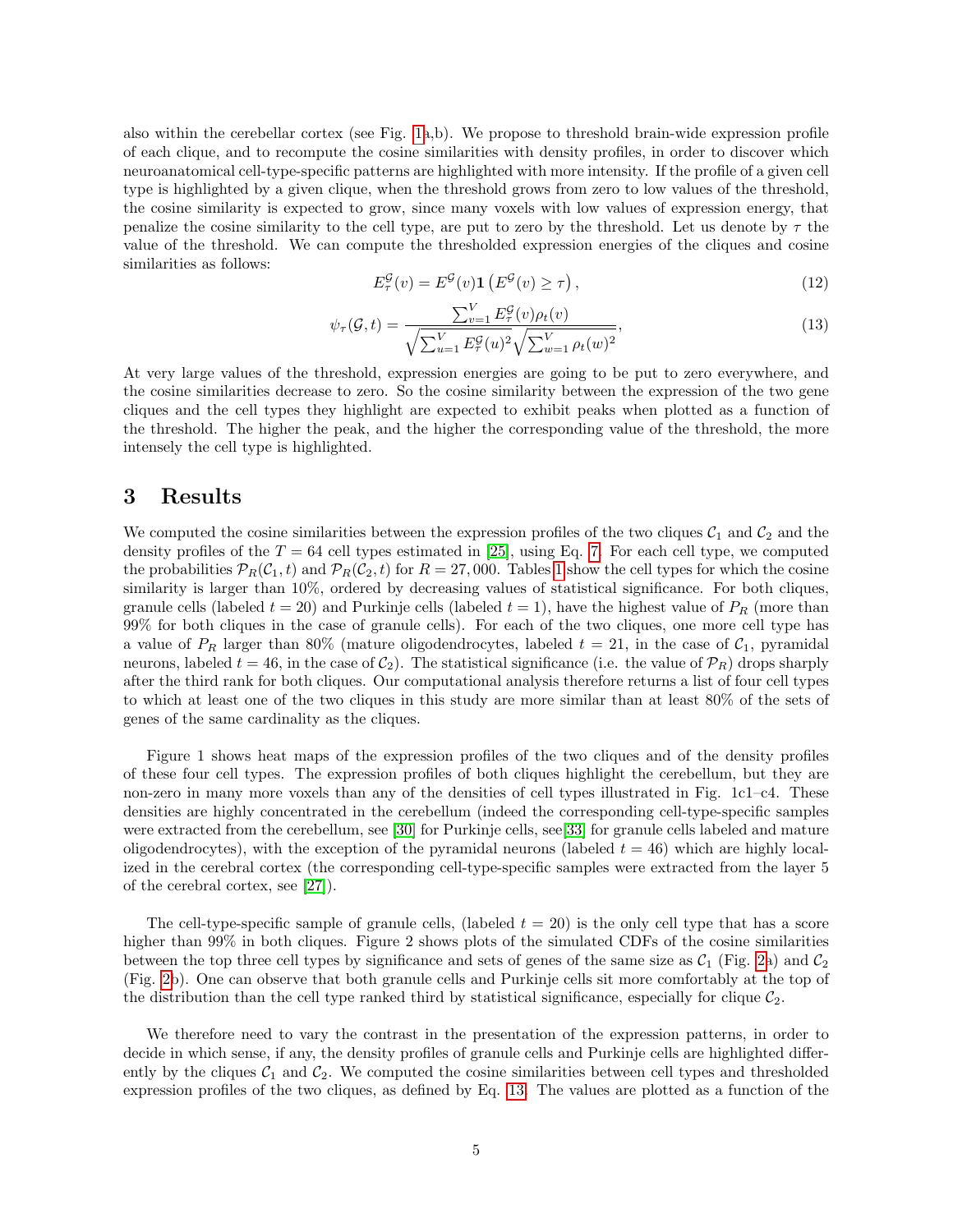Table 1: Tables of cell types ordered by decreasing values of statistical significance (see Eq. [11\)](#page-3-4), measured by the probability  $\mathcal{P}_R(\mathcal{G}, t)$ , for  $R = 27,000$ . Only cell types for which the cosine similarity is larger than 10% are shown. (a) For clique 1,  $\mathcal{G} = \mathcal{C}_1$ . (b) For clique 2  $\mathcal{G} = \mathcal{C}_2$ . The top three cell types for each of the cliques have a value of  $\mathcal{P}_R(\mathcal{G},t)$  higher than 80%, and together they consist of four distinct cell types, whose density profiles are illustrated in Fig.  $1c(1-4)$ .

| Cell type                    | Rank by significance, $t_c^{-1}(t)$ | Index $t$ | $\mathcal{P}_R(\mathcal{C}_1,t)$ , $(\%)$ | $\psi({\cal C}_1,t),\, ({\bf \%})$ |  |  |  |
|------------------------------|-------------------------------------|-----------|-------------------------------------------|------------------------------------|--|--|--|
| Purkinje Cells               |                                     |           | 100                                       | 45.9                               |  |  |  |
| Granule Cells                |                                     | 20        | 100                                       | 42.4                               |  |  |  |
| Mature Oligodendrocytes      | $\cdot$ 1                           | 21        | 99.5                                      | 12.7                               |  |  |  |
| GABAergic Interneurons, PV+  |                                     | 64        | 38.4                                      | 35.3                               |  |  |  |
| GABAergic Interneurons, PV+  | Ð                                   | 59        | 37.6                                      | 11.3                               |  |  |  |
| GABAergic Interneurons, SST+ | b                                   | 57        | 36.1                                      | 22.1                               |  |  |  |
| GABAergic Interneurons, SST+ |                                     | 56        | 34.8                                      | 16                                 |  |  |  |

(a)

| ۰.<br>٧ |
|---------|

<span id="page-5-1"></span>

| Cell type                   | Rank by significance, $t_{\mathcal{C}_2}^{-1}(t)$ | Index $t$ | $\mathcal{P}_R(\mathcal{C}_2,t)$ , $(\%)$ | $\psi(\mathcal{C}_2,t),$ (%) |
|-----------------------------|---------------------------------------------------|-----------|-------------------------------------------|------------------------------|
| Granule Cells               |                                                   | 20        | 99.4                                      | 46.1                         |
| Purkinje Cells              |                                                   |           | 97.8                                      | 42.5                         |
| Pyramidal Neurons           | .,                                                | 46        | 81.7                                      | 47.1                         |
| Mature Oligodendrocytes     |                                                   | ΖI        | 72.6                                      | $10.2\,$                     |
| GABAergic Interneurons, PV+ |                                                   | 59        | 67.2                                      | 12.2                         |

threshold in Fig. [3a](#page-9-0),c. Granule cells present a peak for both cliques (Purkinje cells do only for the clique  $C_1$ , but at a lower value of the threshold and the top of the peak is lower, even though Purkinje cells start from a larger similarity to the clique  $C_1$  than granule cells before any threshold is applied). On the other hand, the thresholding procedure lowers the similarity between both cliques and the third cell type returned by the statistical analysis (oligodendrocytes for  $C_1$  and pyramidal neurons for  $C_2$ . Moreover, Figure [3b](#page-9-0),d) shows heat maps of the expression profiles of both cliques, at the values corresponding to the peak of cosine similarity to granule cells. Indeed the coronal sections through the cerebellum exhibit the characteristic layered, hollow profile of the density of granule cells observed in Fig. [1c](#page-6-0)2, which confirms that the granular layer is highlighted with more intensity by the cliques than the Purkinje layer. Maximal-intensity projections of the thresholded expression profiles exhibit residual expression in the cortex for clique  $C_2$ , and to a lesser extent in the hippocampus for clique  $C_1$  (but it should be noted that genes are more highly expressed in the hippocampus than in any other region of the brain on average in the coronal ABA).

We therefore conclude that the gene expression profiles of the two cliques of genes in this study highlight the cerebellum with more intensity in the granular layer than in the Purkinje layer, but these two neuroanatomical structures are by far the most exceptionally similar to the expression profiles of the cliques.

#### <span id="page-5-0"></span>4 Discussion

Our computational analysis shows that among the cell types analyzed in [\[25\]](#page-11-4), the similarity of the expression of both cliques to granule cells and Purkinje cells is larger than the similarity of more than 97% of the cliques of the same size, and these two cell types are the only cell types in the panel to have this property. The statistical significance of the similarity to the spatial density of granule cells is larger than the one of Purkinje cells for the clique  $C_2$ , but still Purkinje cells stand out together with granule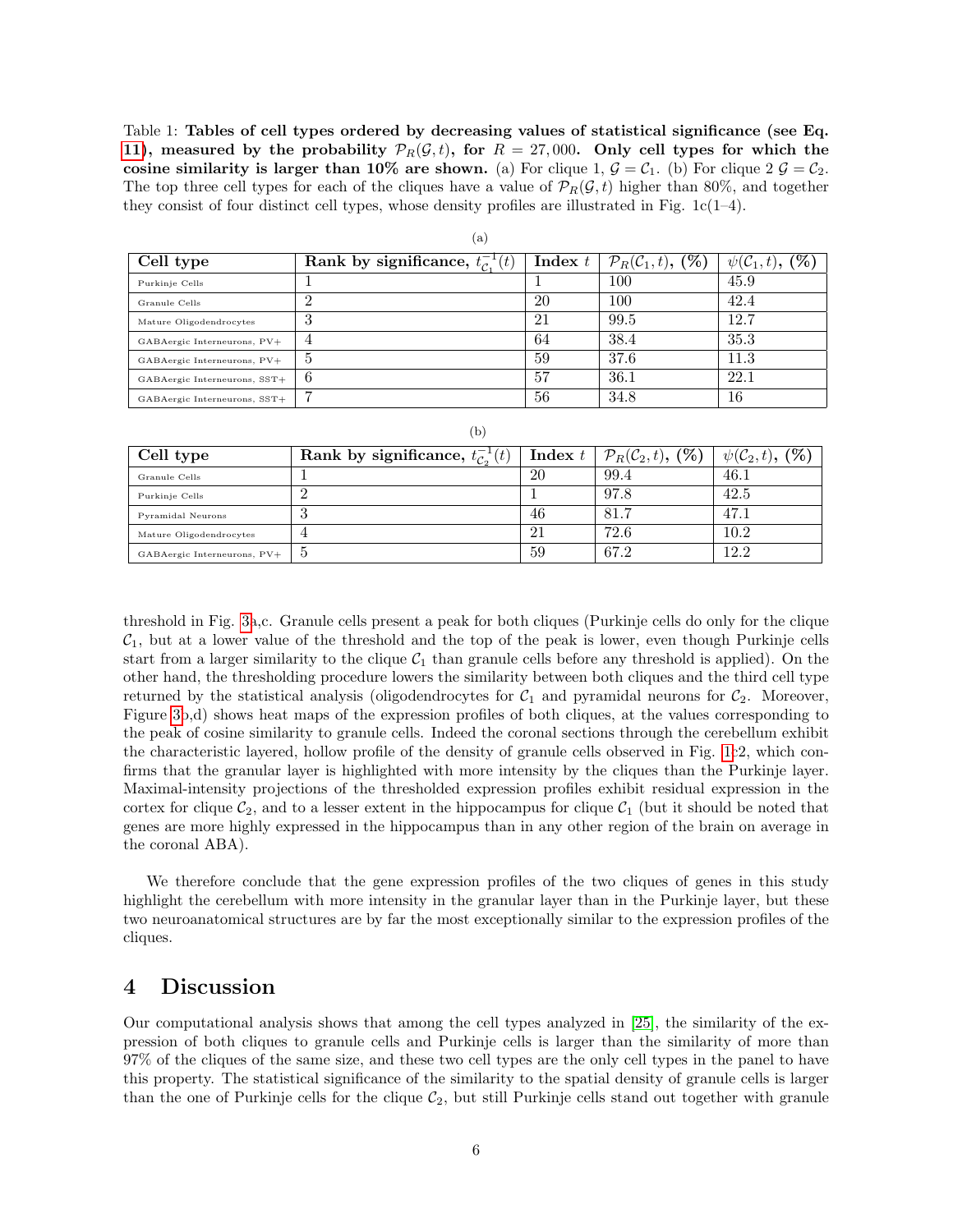<span id="page-6-0"></span>



(b)



Figure 1: Heat maps of gene-expression of gene cliques, and of density profiles of cell types. (a) Heat map of the sum of expression energies of the 33 genes in the clique  $C_1$ . (b) Heat map of the sum of expression energies of the 33 genes in the clique  $C_2$ . (c) Heat maps of brain-wide densities (denoted by  $\rho_t$  for cell type labeled t) of cell types estimated based on the model of Eq. [5,](#page-2-1) for Purkinje cells (c1, labeled  $t = 1$ ), granule cells (c2, labeled  $t = 20$ ), cerebellar mature oligodendrocytes (c3, labeled  $t = 21$ ), and cortical pyramidal neurons extracted from layer 5 (c4, labeled  $t = 46$ ). These four cell types are the ones that are ranked the most highly by statistical significance of similarity to either of the cliques  $C_1$ and  $\mathcal{C}_2$ .

cells (which makes sense with the involvement of Purkinje cells in autism discovered in post-mortem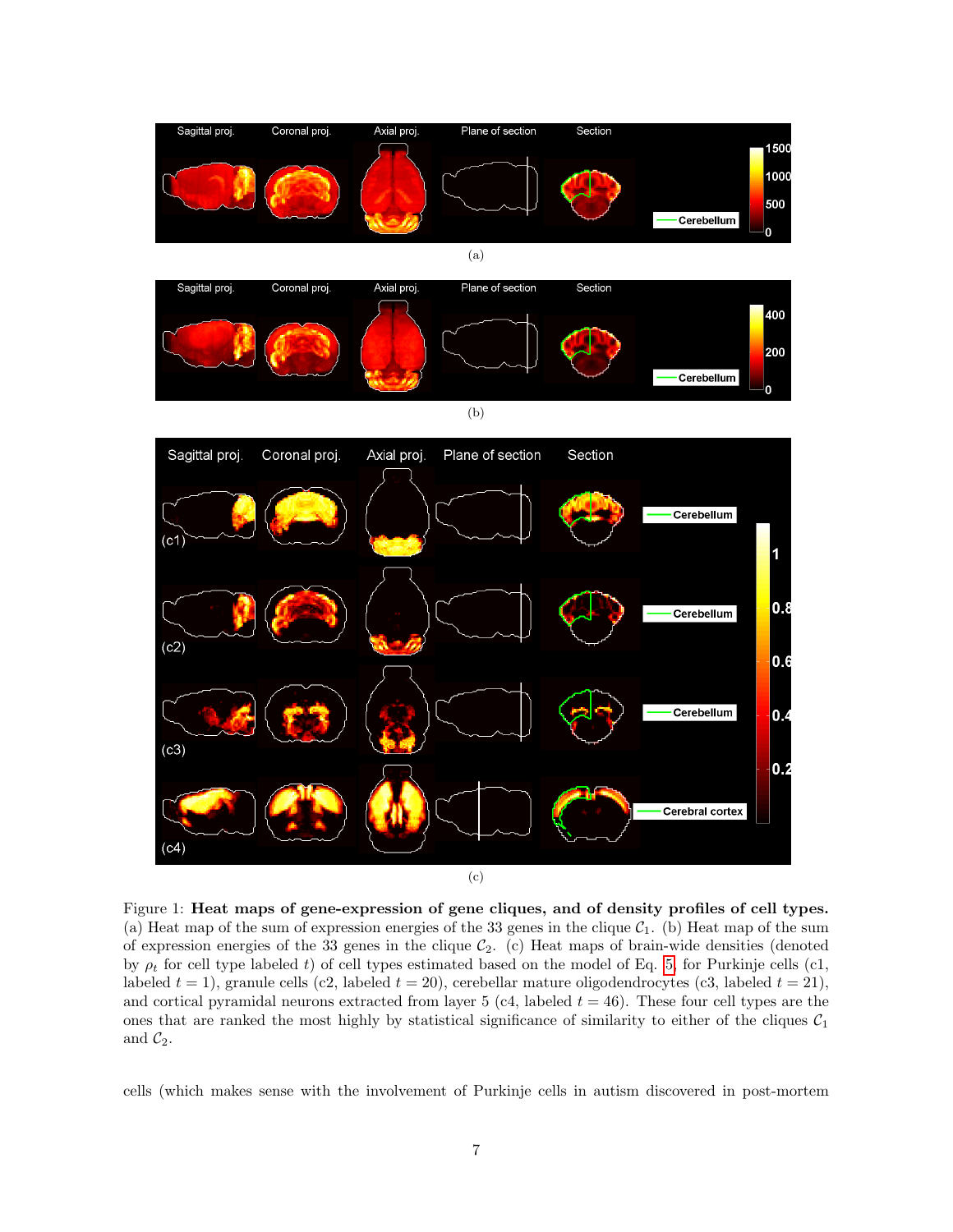<span id="page-7-0"></span>

Figure 2: Simulated cumulative distribution functions (CDFs) of cosine similarities between geneexpression of cliques and the estimated density profile of the cell types whose density most resembles one or two of the two cliques (granule cells and Purkinje cells for both cliques, along with mature oligodendrocytes for  $C_1$  and pyramidal neurons for  $C_2$ . The values of the CDFs at the cosine similarities  $\psi(\mathcal{G},t)$ , for clique labeled G and cell type labeled t, are plotted as colored circles. The values of the probability  $\mathcal{P}_R(\mathcal{G}, t)$  are found in the third column of Table 1a,b (see Eq. [9\)](#page-3-1). The plots show that granule cells and Purkinje cells both sit extremely comfortably at the top of the distribution of cosine similarities to the expresion of the clique.

studies [\[24\]](#page-11-3)). This completes our previous conclusion, reached in [\[16\]](#page-10-15) by visual inspection of the Purkinje and granular layers of the cerebellar cortex. Granule cells (and not Purkinje cells) may be present in some superficial voxels in which both cliques are highly expressed (see the coronal sections in [1\)](#page-6-0), but as brain-wide neuroanatomical patterns, granule cells and Purkinje cells are both exceptionally similar to the expression profiles of the two cliques in this study.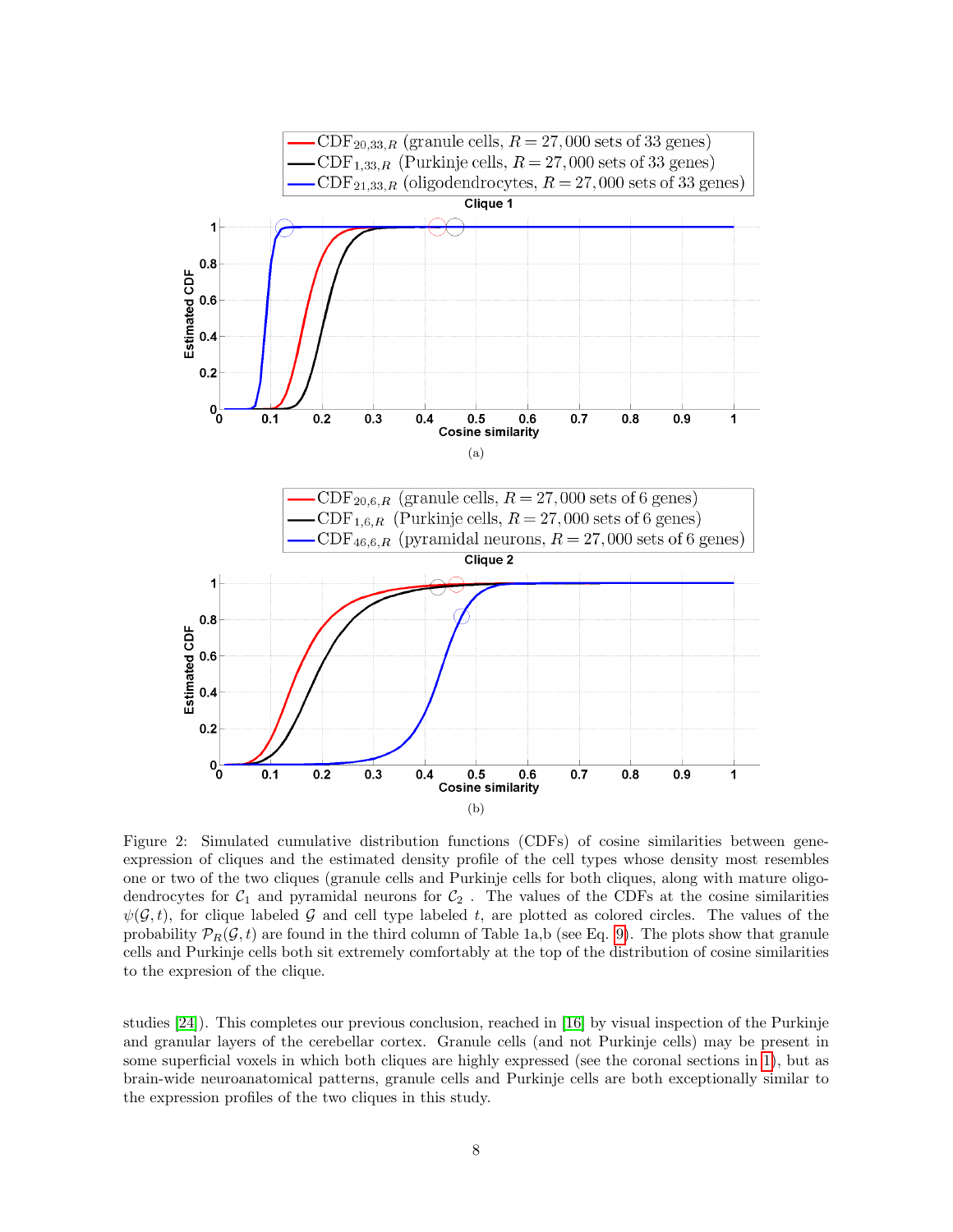The values of the cosine similarities are not ranked in the same order as the statistical significances, because their values are not decreasing in the fourth columns of Tables 1a,b. This is related to the fact that the cosine similarity is biased in favor of cell types with a large support (and for example pyramidal neurons,  $t = 46$ , have a larger support, at 8980 voxels, than granule cells, at 3351 voxels). So, if a clique of genes has a large support (which is the case of both cliques in this study, which have non-zero expression at more than 49, 000 voxels), it can have a larger cosine similarity to pyramidal neurons than to granule cells, but its similarity to granule cells may be more statistically significant. This is the case for clique  $C_2$ , and the fact is illustrated in more detail on Fig. [2b](#page-7-0), where it is clear that the similarity between pyramidal neurons (labeled  $t = 46$ ) and clique  $C_2$ , albeit larger than the value for granule cells and Purkinje cells, sits lower in the distribution of the similarities. Our probabilistic approach is therefore a useful complement to the computation of cosine similarities.

Our analysis shows that the gene-based approach of the ABA and the cell-based approach of the transcriptional classification of cell types in the brain can be combined in order to quantify the similarity between expression patterns of condition-related genes. Our results are limited by the paucity of the cell-type-specific data, since the number of transcriptionally disctinct neuronal cell types is presumably much higher than 64. However, the classification of cell types is a hierarchical problem, and it is plausible that granule cells and Purkinje cells branch early from each other (and from cortical pyramidal neurons and oligodendrocytes) in the classification, which makes the available data set reasonably effective as a first draft in the context of this study. The computational methods we devised can be easily reapplied when more cell-type-specific microarray data become available. Moreover, alternative measures of similarity can easily be substituted to the cosine similarity, without modifying the analysis of statistical significance and contrast, or the number of random draws dictated by Hoeffding's inequality.

The spatial resolution of the voxelized ISH data of the mouse ABA (200 microns) complicates the separation between granule cells and Purkinje cells, which we attempted here by our thresholding procedure, due to the extreme difference in size between the two cell types. Granule cells and Purkinje cells may be present in the same voxel, and registration errors are therefore much larger in scale of a granule cell than in scale of a Purkinje cell. An interesting analysis for such analysis can be found in [\[37,](#page-11-16) [42\]](#page-12-3), where image series rather than voxelized data are used.

The translation of results from the mouse model to humans is technically challenging, even though the ABA of the human brain has been released [\[43\]](#page-12-4), because the human atlas cannot be voxelized, due to the size and paucity of the specimens. A first step in this direction of research involves the study of variability of gene expression between the mouse and human atlas in well-charted regions of the brain.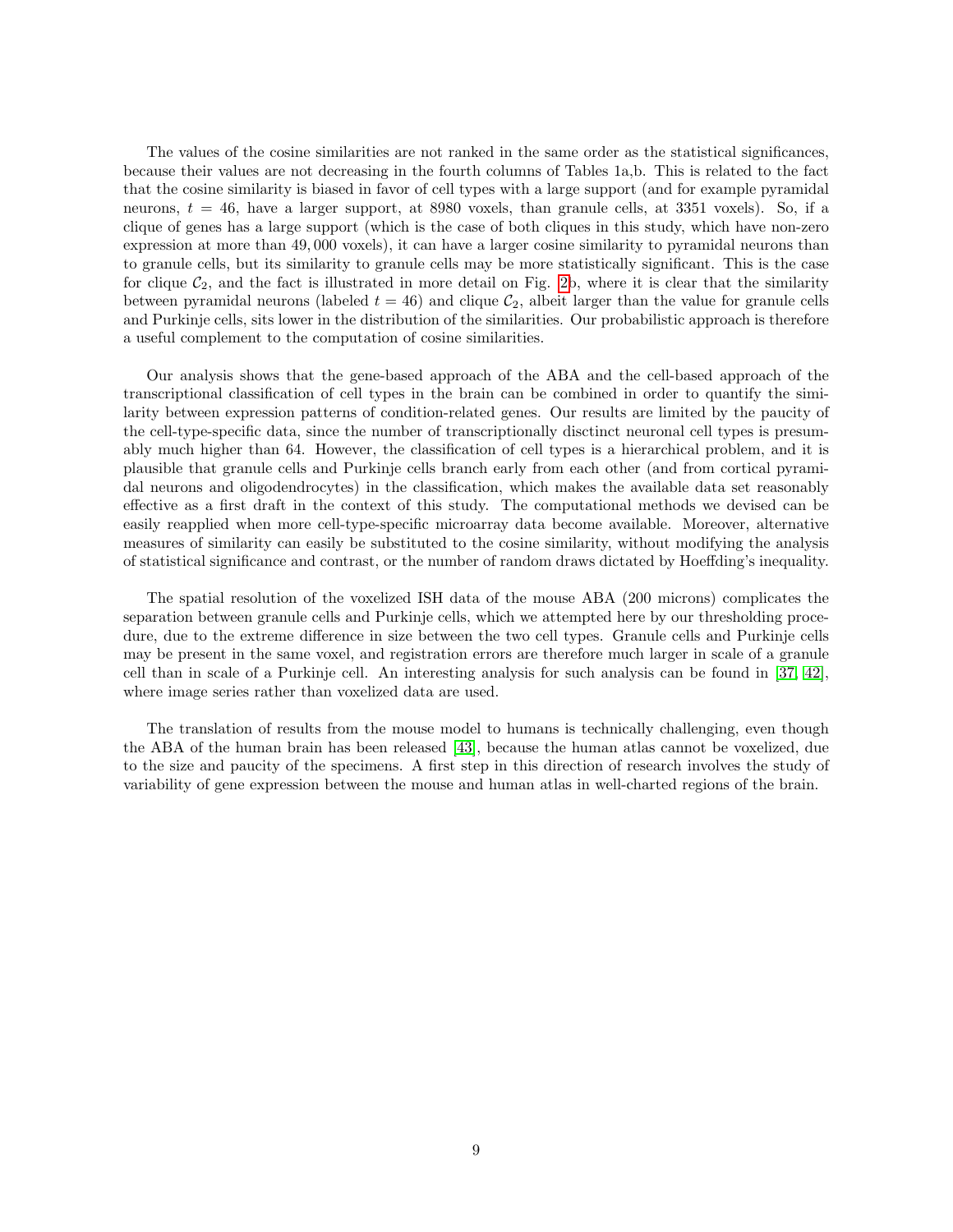<span id="page-9-0"></span>

Figure 3: Cosine similarities of thresolded gene expression energies of cliques, as a function of the threshold (the expression profiles of the cliques are  $L^2$ -normalized so that threshold parameter  $\tau$  interpolates between the minimum and maximal value of each of them, and stays in the same range). (a) Plot of  $\psi_\tau(\mathcal{C}_1, t)$  as a function of  $\tau$  for the top three cell types in Table 1a. (c) Plot of  $\psi_\tau(\mathcal{C}_1, t)$  as a function of  $\tau$ for the top three cell types in Table 1b. (b) Heat map of the expression energy of clique  $C_1$  at the value of the threshold  $\tau$  for which  $\psi_\tau(C_1, 20)$  is maximum. (d) Heat map of the expression energy of clique  $C_2$ at the value of the threshold  $\tau$  for which  $\psi_{\tau}(\mathcal{C}_2, 20)$  is maximum.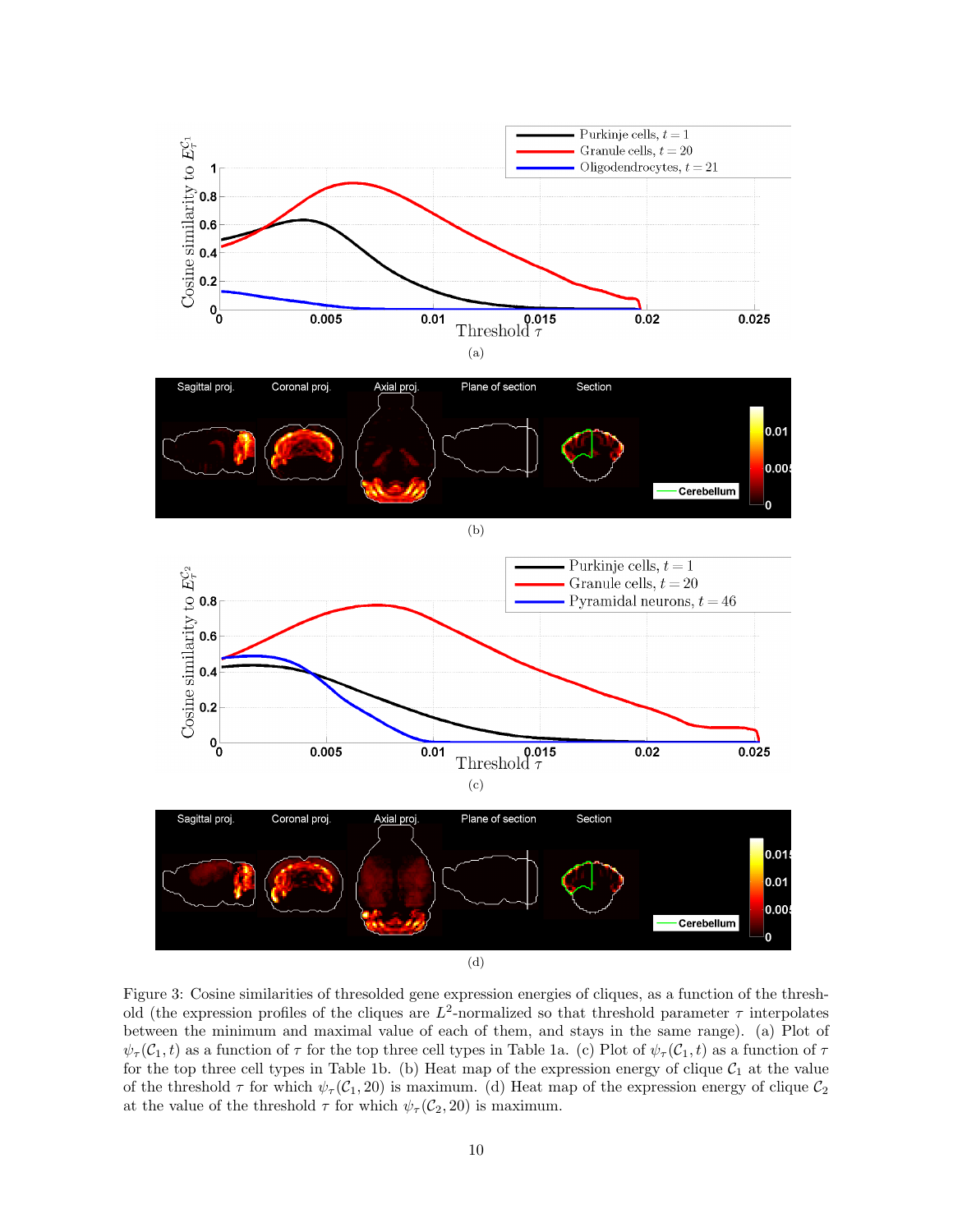#### References

- <span id="page-10-0"></span>[1] Levy, S. E. (2009). Schultz RT. Autism. Lancet, 374, 1627–1638.
- <span id="page-10-1"></span>[2] Lord, C. (2011). Epidemiology: How common is autism?. Nature, 474(7350), 166–168.
- <span id="page-10-2"></span>[3] Newschaffer CJ, Croen LA, Daniels J, Giarelli E, Grether JK, et al. (2007) The epidemiology of autism spectrum disorders. Annu Rev Public Health 28: 235–258.
- <span id="page-10-3"></span>[4] Amaral DG, Schumann CM, Nordahl CW (2008) Neuroanatomy of autism. Trends Neurosci 31: 137145.
- <span id="page-10-4"></span>[5] Ng, L. et al. (2009), An anatomic gene expression atlas of the adult mouse brain, Nature Neuroscience 12, 356–362.
- <span id="page-10-5"></span>[6] Jones AR, Overly CC, Sunkin SM (2009) The Allen Brain Atlas: 5 years and beyond. Nature Reviews (Neuroscience), Volume 10 (November 2009), 1.
- <span id="page-10-6"></span>[7] Hawrylycz M, et al. (2011) Multi-scale correlation structure of gene expression in the brain. Neural Networks 24 (2011) 933–942.
- <span id="page-10-7"></span>[8] Lein ES, et al. (2007) Genome-wide atlas of gene expression in the adult mouse brain, Nature 445, 168–176.
- <span id="page-10-8"></span>[9] Ng L, Hawrylycz M, Haynor D (2005) Automated high-throughput registration for localizing 3D mouse brain gene expression using ITK. Insight-Journal (2005).
- <span id="page-10-9"></span>[10] Sunkin SM, Hohmann JG (2007), Insights from spatially mapped gene expression in the mouse brain. Human Molecular Genetics, Vol. 16, Review Issue 2.
- <span id="page-10-10"></span>[11] Hawrylycz M, et al. (2011), Digital Atlasing and Standardization in the Mouse Brain. PLoS Computational Biology 7 (2) (2011).
- <span id="page-10-11"></span>[12] Ng L, et al. (2007) NeuroBlast: a 3D spatial homology search tool for gene expression. BMC Neuroscience, 8(Suppl 2):P11.
- <span id="page-10-12"></span>[13] Ng L, et al. (2007) Neuroinformatics for genome-wide 3D gene expression mapping in the mouse brain. IEEE/ACM Trans. Comput. Biol. Bioinform., Jul-Sep 4(3) 382–93.
- <span id="page-10-13"></span>[14] Lee CK, et al. (2008) Quantitative methods for genome-scale analysis of in situ hybridization and correlation with microarray data. Genome Biol. (2008); 9(1): R23.
- <span id="page-10-14"></span>[15] Dong HW (2007), The Allen reference atlas: a digital brain atlas of the C57BL/6J male mouse, Wiley.
- <span id="page-10-15"></span>[16] Menashe, I., Grange, P., Larsen, E. C., Banerjee-Basu, S., Mitra, P. P. (2013). Co-expression profiling of autism genes in the mouse brain. PLoS computational biology, 9(7), e1003128.
- <span id="page-10-16"></span>[17] Reith, R. M., McKenna, J., Wu, H., Hashmi, S. S., Cho, S. H., Dash, P. K., Gambello, M. J. (2013). Loss of Tsc2 in Purkinje cells is associated with autistic-like behavior in a mouse model of tuberous sclerosis complex. Neurobiology of disease, 51, 93-103.
- <span id="page-10-17"></span>[18] Lotta, L. T., Conrad, K., Cory-Slechta, D., Schor, N. F. (2014). Cerebellar Purkinje cell p75 neurotrophin receptor and autistic behavior. Translational psychiatry, 4(7), e416
- <span id="page-10-18"></span>[19] Grange, P., Hawrylycz, M., Mitra, P. P. (2013). Cell-type-specific microarray data and the Allen atlas: quantitative analysis of brain-wide patterns of correlation and density. arXiv preprint [arXiv:1303.0013.](http://arxiv.org/abs/1303.0013)
- <span id="page-10-19"></span>[20] Bohland JW et al. (2010) Clustering of spatial gene expression patterns in the mouse brain and comparison with classical neuroanatomy, Methods, 50(2), 105–112.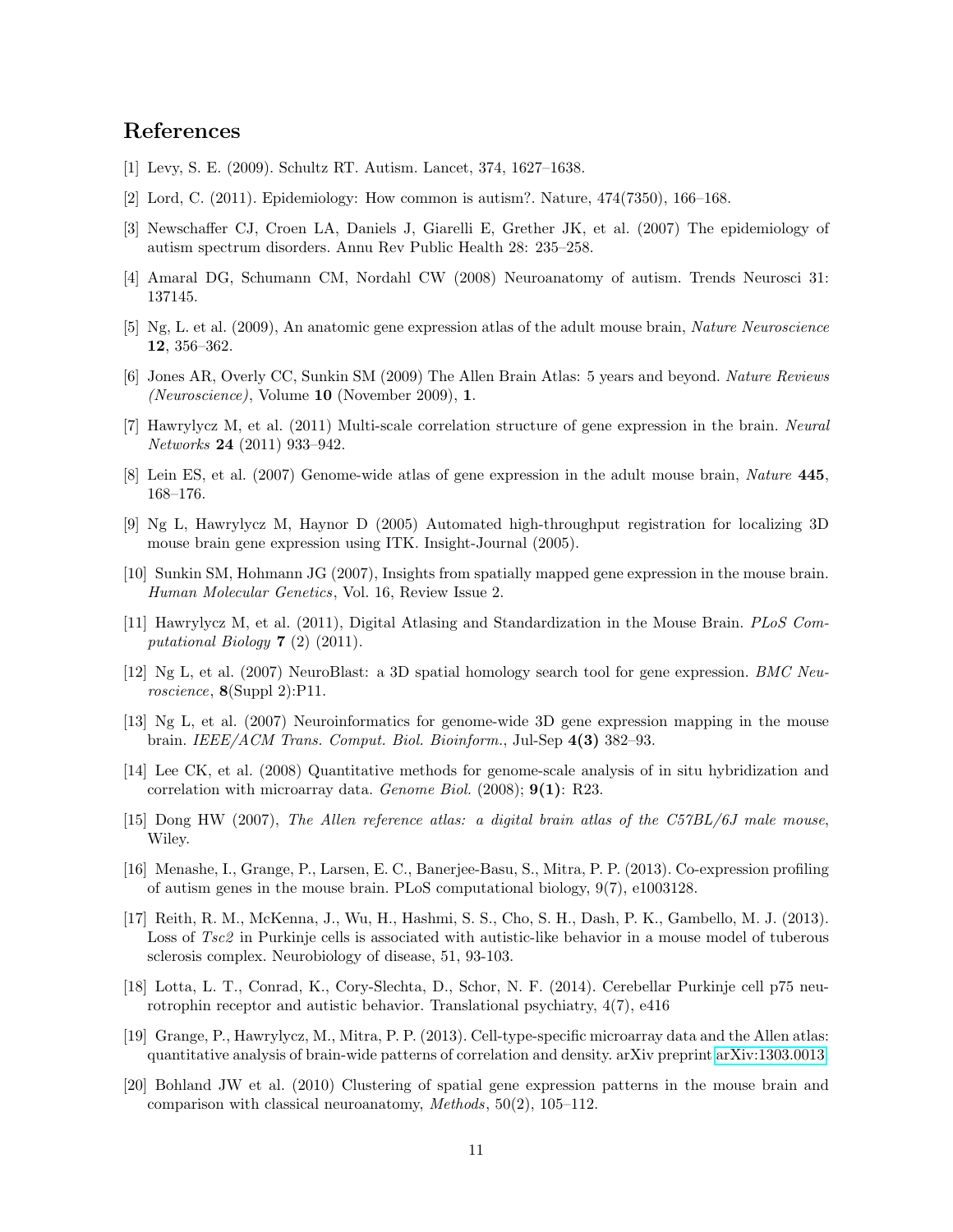- <span id="page-11-0"></span>[21] Grange P, Hawrylycz M, Mitra PP (2013), Computational neuroanatomy and co-expression of genes in the adult mouse brain, analysis tools for the Allen Brain Atlas. Quantitative Biology, 1(1): 91–100. (DOI) 10.1007/s40484-013-0011-5.
- <span id="page-11-1"></span>[22] Grange P, Mitra PP (2012) Computational neuroanatomy and gene expression: optimal sets of marker genes for brain regions. IEEE, in CISS 2012, 46th annual conference on Information Science and Systems (Princeton).
- <span id="page-11-2"></span>[23] Grange, P., Bohland, J. W., Hawrylycz, M., Mitra, P. P. (2012). Brain Gene Expression Analysis: a MATLAB toolbox for the analysis of brain-wide gene-expression data. arXiv preprint [arXiv:1211.6177.](http://arxiv.org/abs/1211.6177)
- <span id="page-11-3"></span>[24] Skefos, J., Cummings, C., Enzer, K., Holiday, J., Weed, K., Levy, E., Bauman, M. (2014). Regional Alterations in Purkinje Cell Density in Patients with Autism. PloS one, 9(2), e81255.
- <span id="page-11-4"></span>[25] Grange P, Bohland JW, Okaty BW, Sugino K, Bokil H, Nelson SB, Ng L, Hawrylycz M, Mitra PP, Cell-typebased model explaining coexpression patterns of genes in the brain, PNAS 2014 111 (14) 5397–5402.
- <span id="page-11-5"></span>[26] Grange P, Bohland JW, Okaty BW, Sugino K, Bokil H, Nelson SB, Ng L, Hawrylycz M, Mitra PP (2014). Cell-type-specific transcriptomes and the Allen Atlas (II): discussion of the linear model of brain-wide densities of cell types. arXiv preprint [arXiv:1402.2820.](http://arxiv.org/abs/1402.2820)
- <span id="page-11-6"></span>[27] Sugino K et al. (2005), Molecular taxonomy of major neuronal classes in the adult mouse forebrain. Nature Neuroscience 9, 99–107.
- <span id="page-11-7"></span>[28] Chung CY et al. (2005), Cell-type-specific gene expression of midbrain dopaminergic neurons reveals molecules involved in their vulnerability and protection. Hum. Mol. Genet. 14: 1709–1725.
- <span id="page-11-8"></span>[29] Arlotta P, et al. (2005), Neuronal subtype-specific genes that control corticospinal motor neuron development in vivo. Neuron 45: 207–221.
- <span id="page-11-9"></span>[30] Rossner MJ, et al. (2006), Global transcriptome analysis of genetically identified neurons in the adult cortex. J. Neurosci. 26(39) 9956–66.
- <span id="page-11-10"></span>[31] Heiman M, et al. (2008) A translational profiling approach for the molecular characterization of of CNS cell types. Cell 135: 738–748.
- <span id="page-11-11"></span>[32] Cahoy JD, et al. (2008), A transcriptome database for astrocytes, neurons, and oligodendrocytes: a new resource for understanding brain development and function. J. Neurosci., 28(1) 264–78.
- <span id="page-11-12"></span>[33] Doyle JP et al. (2008), Application of a translational profiling approach for the comparative analysis of CNS cell types. Cell 135(4) 749–62.
- <span id="page-11-13"></span>[34] Okaty BW, et al. (2009), Transcriptional and electrophysiological maturation of neocortical fastspiking GABAergic interneurons. J. Neurosci. (2009) 29(21) 7040-52.
- <span id="page-11-14"></span>[35] Okaty BW, Sugino K, Nelson SB (2011) A Quantitative Comparison of Cell-Type-Specific Microarray Gene Expression Profiling Methods in the Mouse Brain. PLoS One 6(1).
- <span id="page-11-15"></span>[36] Tan PPC, French L, Pavlidis P (2013) Neuron-enriched gene expression patterns are regionally anticorrelated with oligodendrocyte-enriched patterns in the adult mouse and human brain. Frontiers in Neuroscience, 7.
- <span id="page-11-16"></span>[37] Ko Y, Ament SA, Eddy JA, Caballero J, Earls JC, Hood L, Price ND (2013) Cell-type-specific genes show striking and distinct patterns of spatial expression in the mouse brain. Proceedings of the National Academy of Sciences,  $110(8)$ , 3095-3100.
- <span id="page-11-17"></span>[38] Abbas AR, Wolslegel K, Seshasayee D, Modrusan Z, Clark HF (2009) Deconvolution of blood microarray data identifies cellular activation patterns in systemic lupus erythematosus. PloS one  $4(7)$ , e6098.